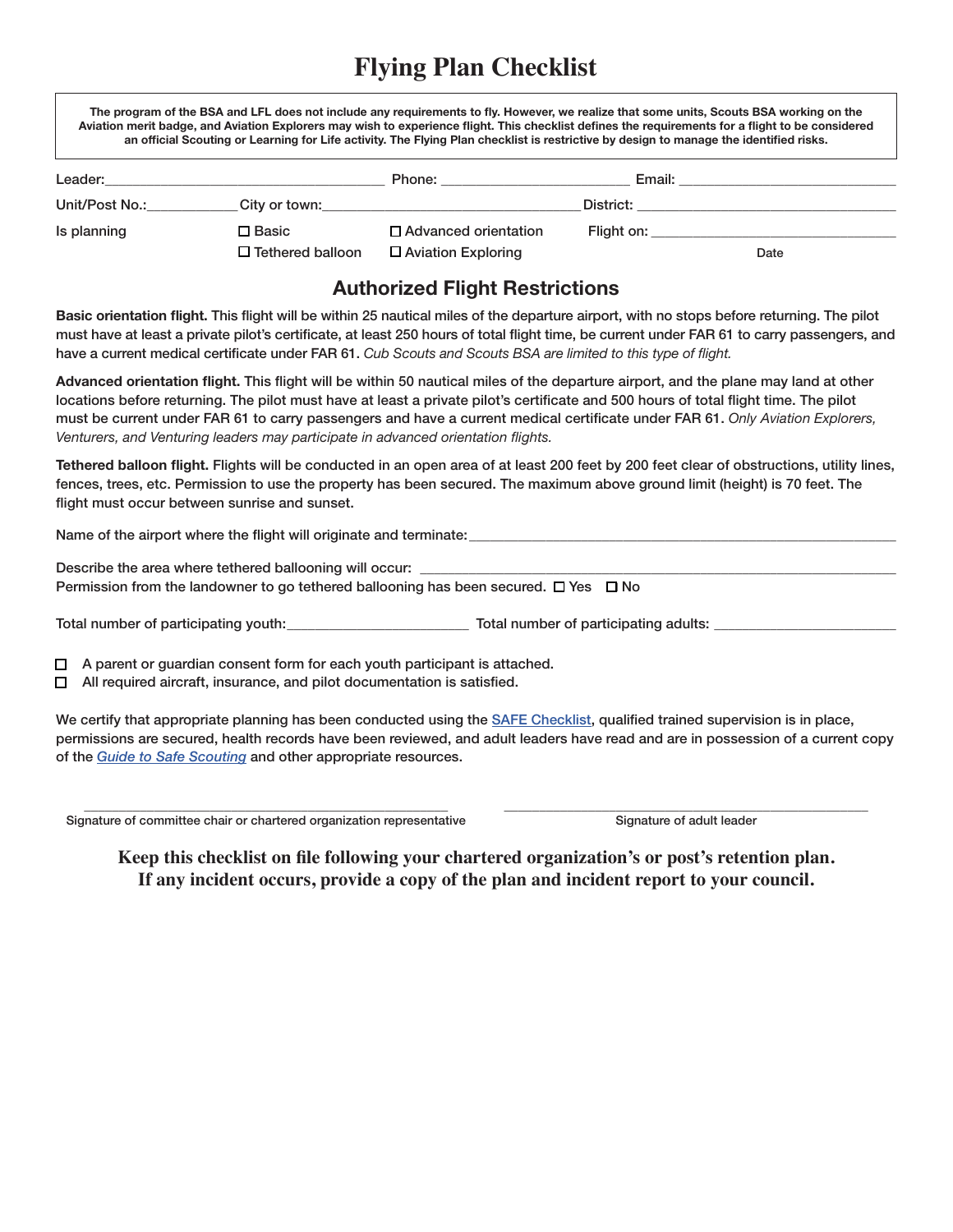# Aircraft/Balloons to be used

| experimental category airworthiness certificates are not authorized.                                                                                                                                                             |                                 | Note: Only aircraft with standard airworthiness certificates may be used for orientation flights. Restricted, limited, light sport, and                                                                                                                                                                                                                                                           |  |  |
|----------------------------------------------------------------------------------------------------------------------------------------------------------------------------------------------------------------------------------|---------------------------------|---------------------------------------------------------------------------------------------------------------------------------------------------------------------------------------------------------------------------------------------------------------------------------------------------------------------------------------------------------------------------------------------------|--|--|
| Reproduce this page as needed for additional aircraft/pilots.                                                                                                                                                                    |                                 |                                                                                                                                                                                                                                                                                                                                                                                                   |  |  |
| <b>Insurance</b>                                                                                                                                                                                                                 |                                 |                                                                                                                                                                                                                                                                                                                                                                                                   |  |  |
| than \$100,000. List all insurance policies that in combination satisfy the insurance requirement.                                                                                                                               |                                 | All aircraft owners must have at least \$1 million aircraft liability coverage, including passenger liability with sublimits of no less                                                                                                                                                                                                                                                           |  |  |
|                                                                                                                                                                                                                                  |                                 |                                                                                                                                                                                                                                                                                                                                                                                                   |  |  |
|                                                                                                                                                                                                                                  |                                 | Expiration date: ____________________                                                                                                                                                                                                                                                                                                                                                             |  |  |
|                                                                                                                                                                                                                                  |                                 |                                                                                                                                                                                                                                                                                                                                                                                                   |  |  |
|                                                                                                                                                                                                                                  |                                 |                                                                                                                                                                                                                                                                                                                                                                                                   |  |  |
| number is 800-236-4800, ext. 6106.                                                                                                                                                                                               |                                 | Experimental Aircraft Association (EAA) Young Eagle Flights (ages 8–17): For those EAA members who choose to insure at<br>\$100,000 per passenger seat, the EAA automatically provides an additional \$1 million liability umbrella policy with sublimits of<br>no less than \$100,000. This coverage is in effect only while participating in Young Eagle Flights. The EAA's insurance telephone |  |  |
| <b>Pilot-In-Command</b>                                                                                                                                                                                                          |                                 | EAA member number: ____ ___ ___ ___ ___ ___ We strongly recommend that all orientation flights be conducted in<br>collaboration with local EAA chapter Young Eagle Flights. To find a local chapter, visit www.eaa.org/chapters/locator.                                                                                                                                                          |  |  |
|                                                                                                                                                                                                                                  |                                 |                                                                                                                                                                                                                                                                                                                                                                                                   |  |  |
|                                                                                                                                                                                                                                  |                                 |                                                                                                                                                                                                                                                                                                                                                                                                   |  |  |
|                                                                                                                                                                                                                                  |                                 |                                                                                                                                                                                                                                                                                                                                                                                                   |  |  |
| City:                                                                                                                                                                                                                            | _________ State: ______________ |                                                                                                                                                                                                                                                                                                                                                                                                   |  |  |
|                                                                                                                                                                                                                                  |                                 |                                                                                                                                                                                                                                                                                                                                                                                                   |  |  |
| commercial certification.)                                                                                                                                                                                                       |                                 | Type of pilot certificate: ______________(Attaching a copy of current pilot certificate is recommended. Balloon pilots must hold a                                                                                                                                                                                                                                                                |  |  |
| <b>Ratings: Example 2020 Contract Contract Contract Contract Contract Contract Contract Contract Contract Contract Contract Contract Contract Contract Contract Contract Contract Contract Contract Contract Contract Contra</b> |                                 |                                                                                                                                                                                                                                                                                                                                                                                                   |  |  |
| to ALL flights.)                                                                                                                                                                                                                 |                                 | Pilot medical certificate: OFirst OSecond OThird class (Attaching a copy of current medical certificate is recommended. Applicable                                                                                                                                                                                                                                                                |  |  |
| Medical valid until: ______________________________ (date)                                                                                                                                                                       |                                 |                                                                                                                                                                                                                                                                                                                                                                                                   |  |  |
|                                                                                                                                                                                                                                  |                                 |                                                                                                                                                                                                                                                                                                                                                                                                   |  |  |
| orientation flights)                                                                                                                                                                                                             |                                 | Pilot's total number of flight hours: _______ (250 hours minimum for basic orientation flights; 500 hours minimum for advanced                                                                                                                                                                                                                                                                    |  |  |
|                                                                                                                                                                                                                                  |                                 |                                                                                                                                                                                                                                                                                                                                                                                                   |  |  |